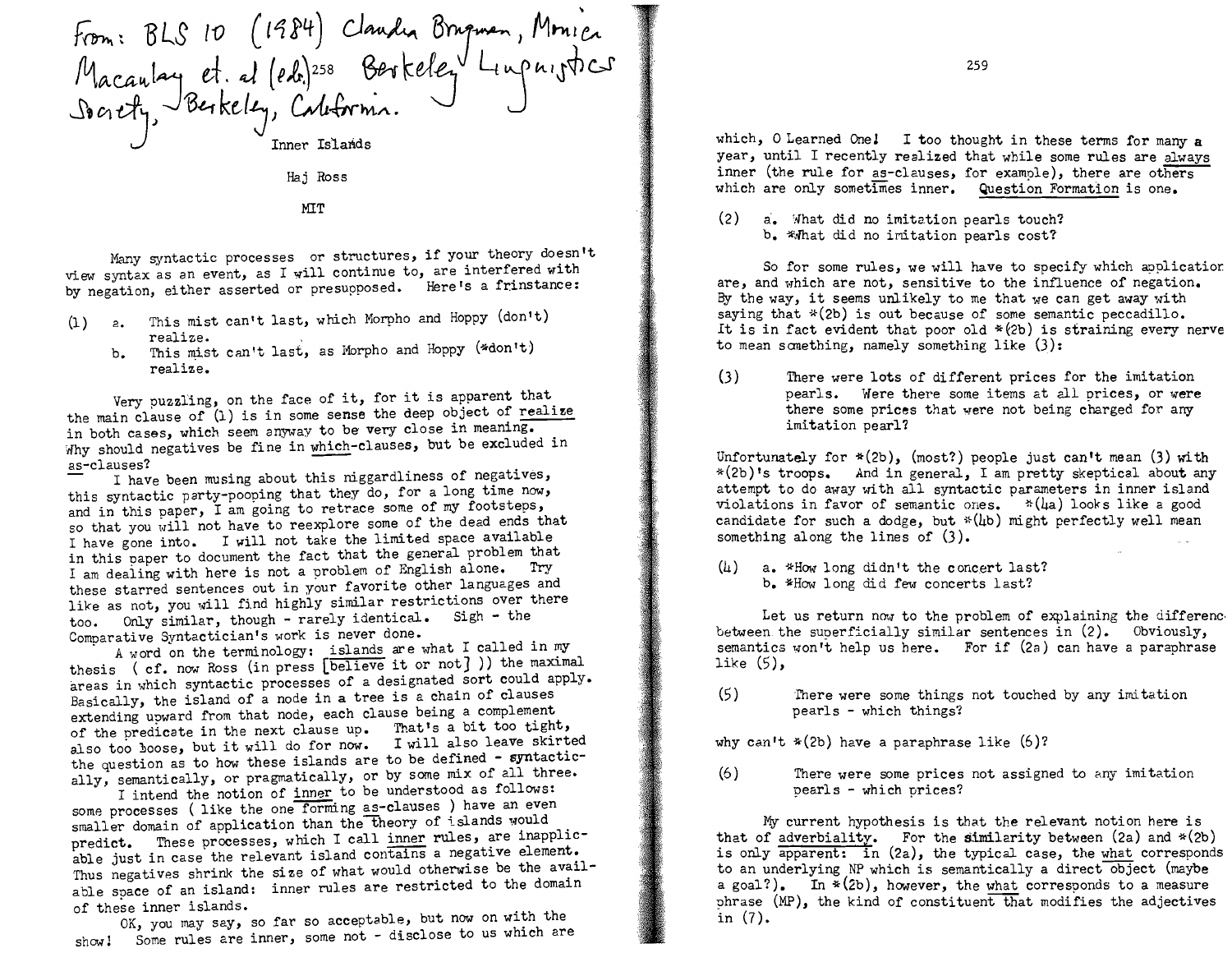(7) a. This nice sturdy one is 15 centimeters long. b. That whiskey is 73 years old.

As can be seen from some of the sample ungrammaticalities in  $(8)$ , MP's are more restricted than NP's: many types of combinations that would fly for the latter crash for the former.

(8)  $a_{\bullet}$  \*This one is those/some/my/both centimeters long. b. \*That whiskey is the years that it lay in the vat old.

Furthermore, it is clear that semantically, the MP's in  $(7)$  and those that follow the verbs of (9)

- (9) a. This ruler cost seven/\*those dollars.
	- b. The pasta weighed  $10\mu$ /\*[sm] tons.
	- c. The tarpon measured 60 meters/\*the meters that we had estimated.

has same semantic role similar to that played by adverbs of degree.

In short, (2) makes the same point that is made in (10). In (lOa), the rule of Cleft Formation has extracted an NP, so the adverbiality factor is not present. In  $(10b)$ , however, an instrumental adverb has been clefted, and we see that this rule too has applications that are inner.

- (10) a. It was this stiletto that they (never) stabbed the lasagna with.
	- b. It was with this stiletto that they (\*never) stabbed the lasagna.

## @

I will from now on assume that two points have been made:  $(1)$  it is not rules per se but rather applications of them that are inner[we have thus far seen this only for Question Formation and Cleft Formation, but there are others]; and (2) the adverbiality of the affected constituent plays a role in the innerness of the application of the rule. Armed with this latter observation, we may see a possible approach to the mystery of the contrast in  $(1)$ , with which I opened the paper.

First of all, the innerness of as-clauses may be connected to the fact that historically, as is a reduced form of an adverb, namely also. Further, there are uses of as in current English in which it clearly functions as some sort of manner adverb relative pronoun:

(11) I'll approach their kinkiness as they approached mine.

Of course, neither of these facts is much more than suggestive of what the correct story might be for the as in such sentent-

ial clauses as those in (lb), but there is another piece of evidence that has more weight, I think. The which-clause of (la) is a non-restrictive clause, in apposition to a sentence. Like all other such clauses, it can only follow the clause it is modifying; it cannot be "niched" between the constituents of the modified clause. Thus the impossibility of  $*(12)$ , in which such a niching has been performed,

 $(12)$  \*This mist, which Morpho and Hoppy  $(d_{0}n't)$  realize, can<sup>t</sup>t last.

parallels the badness of  $*(13b)$ :

- (13) a. That this mist can't last, which Morpho and Hoppy (don't realize, is self-evident.
	- b. \*That this mist, which Morpho and Hoppy (don't) realize, can't last is self-evident.

However, the as-clause of (1b) is under no such limitations. Sentential as-clauses can appear initially, or can be niched anywhere into the clauses that they modify, as long as major constituents are not interrupted. I indicate these possibilities by the carets placed under  $(14)$  - a caret containing an asterisk indicate a bad place for niching.

(14)  $\Lambda^{This}$   $\Lambda^{mix}$   $\Lambda^{flat}$ , as Morpho and Hoppy (\*don't) reali<br>In other words, as-clauses have roughly the same nichabilities as

any other sentence adverb would. My hunch is that it may be in this adverbial behavior of the entire clause that the innerness of the rule that forms sentential as-clauses lies. At present, it is opaque to me in the extreme as to what kind of adverbial function the as can have within the realize clause of  $(lb)_*$  I feel that the eventual solution must connect with the existence of such sentences as those in (15), which were pointed out to me by Jerry Morgan.

- $(15)$  a. Selznick thinks that grapes are sentient, but I think different.
	- b. Barrington feels that the Jets could outbunt the A's, and I feel that way/so too.
	- c. They feel that the set may be bumper-recursive. How do you feel?

The underlined words are all connected with manner adverbs in one way or tother, but none of them work with realize, so the dream of making as an adverbial relative pronoun, and explaining the innerness of sentential as-clauses on that basis must remain distant for a while longer, I fear. However, that's the best line I've got on the problem at present.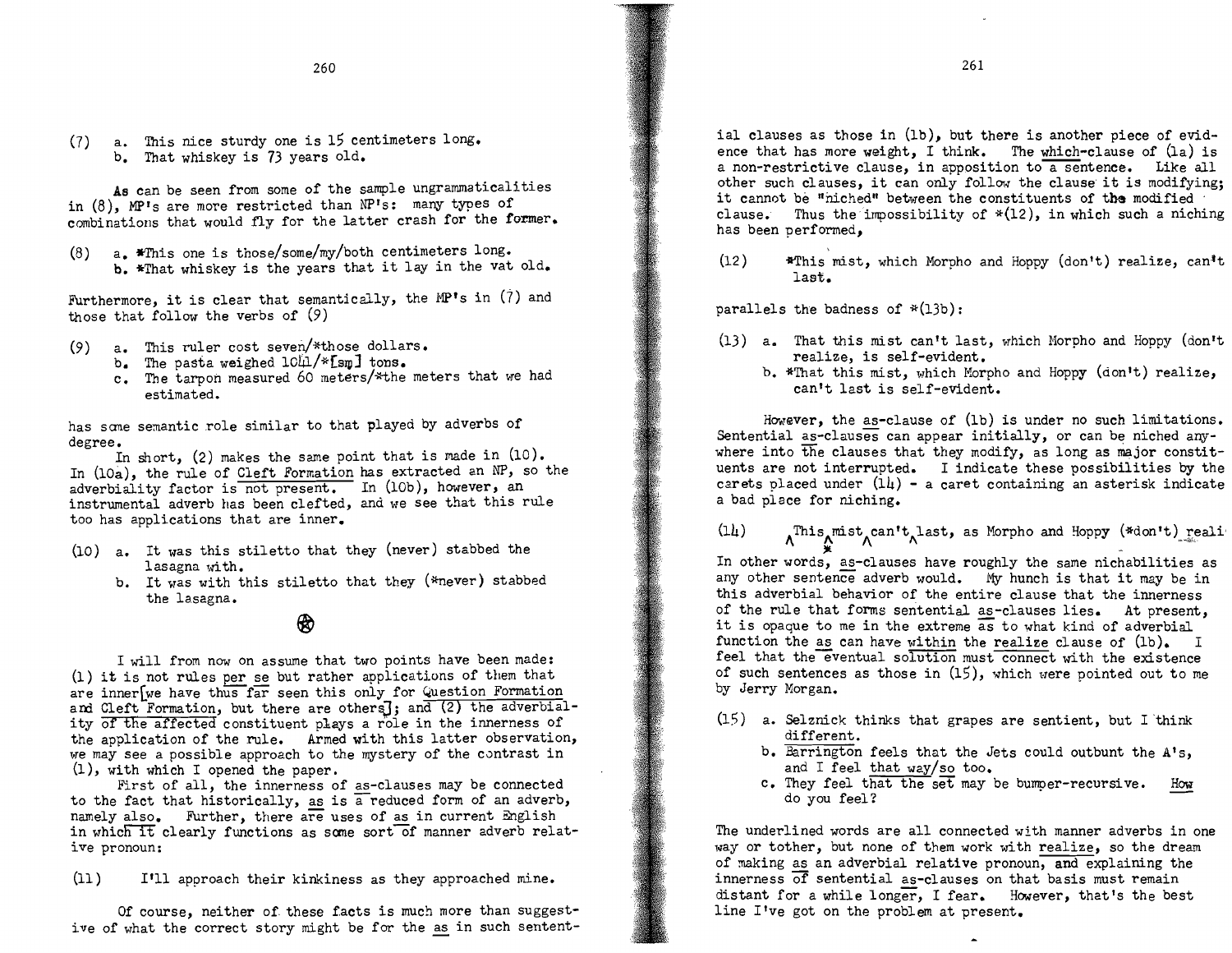Let me now turn to an investigation of what kinds of adverbs seem to interact with negatives interferingly. There are two basic kinds of adverbs, as far as I have been able to discover: a set which never seems to form inner islands, and a set which sometimes does, and sometimes doesn't, with the deciding factors still obscure to me. Adverbs of the first type are listed in (16), with an example of each.

## $(16)$  Adverbs that don't care a hoot how negative you are

| а.<br>$b_{\bullet}$    | Directionals:<br>Locatives: | Into which jugs didn't he pour any gravy?<br>It is upstairs that we don't have vampires. |
|------------------------|-----------------------------|------------------------------------------------------------------------------------------|
| $\mathbf{c}_{\bullet}$ | Temporals:                  | It was yesterday that I didn't go to work.                                               |
|                        | d. Conditionals:            | It is only if Ronnie wins again that I am                                                |
|                        | L. S. C                     | not remaining on the planet.<br>Under what circumstances don't we wrap<br>their ankles?  |
|                        | e. Durationals:             | It was for seven years that she did not<br>return.                                       |
|                        |                             | For how many months have you not been                                                    |
|                        | Comitatives:                | taking cnidoblastian extract of falafel?<br>It is with Boris that I don't work well.     |

Now for the types of adverbs that sometimes seem to cause innerness. For each type, I will cite one ungrammatical, and one grammatical, example. If you can figure out what's going on here, please let me know.

(17) Adverbs that sometimes seem to care

| a. Manner:    | i. How did(*n't) you find a solution?<br>ii. How did(n't) he fulfill the requirements? |
|---------------|----------------------------------------------------------------------------------------|
| b. Degree:    | i. To what extent did you (*never) help out?                                           |
|               | ii. To what extent $do(n't)$ you understand the proof?                                 |
| c. Instrument | i. It was with this hoe that they (*didn't)                                            |
|               | put the diamonds into the thickshakes.                                                 |
|               | ii. It is with these rivets that eggshells                                             |
|               | should never be repaired.                                                              |
|               | d. Frequency: i. ?It was six times that he didn't talk to me.                          |
|               | ii. How many times did(n't) they show up?                                              |

One final type of adverb - benefactives - seems to always produce bad sentences with negation. I at least have not been able to make up any good sentences.

(18) Benefactives: For whom did(\*n't) you enter the race? \*It was for my dog that I didn't change jobs.

This partitioning of the set of adverbs makes no sense to me. It correlates with nothing else that I know of. I report it here simply in the hope that someone else will be able to get a handle on it.

I also regret to have to qualify the claim of (16a) and (16b that directionals and locatives never figure in the creation of inner islands. For there is one rule (or possibly two?) that preposes certain adverbial PP's, and this rule seems to be inner in all its applications. Two cases, one directional, one locativ appear'in (19).

(19) a. Down the road Sanford thinks/\*doubts we/\*nobody will zoom b. Near the bandstand Jeff/\*no students thought/\*denied that he had seen an ocelot.

Needless to say, this is an enigma within a riddle.

◉

Having discussed the interaction of adverbial type and inner ness, I would now like to list the rules that I have found to be inner, or to have inner applications. There is precious little structure to this list, except that I start off with an attempt tc use adverbiality to the hilt. Accordingly, I will begin with a bunch of cases of relative clauses, or things like them, that modify adverbial nouns (of the correct kind), nouns like degree, extent, manner, way, amount, and so on.

- (ZO) Relative clausoids on adverbial nouns
	- a. The extent to which they ( $*$ won't) mess it up is staggering
	- b. Sam will describe the way in which we  $(*w\ddot{o}n't)$  solve the
	- c. The (amount of) headway that I will/\*won't make on my tatting will satisfy the magistrate.
	- d. She greeted me with the (amount of) warmth that they
	- $(*<sub>won</sub>'t) expect.$ <br>e. i. He is half  $(*<sub>w</sub>on't)$  expect.<br>
	e. i. He is half the doctor that his mother was (\*n't). (~he is a doctor to half the extent to which his mother was(\*n't))
		- ii. She is as brilliant as her sister was.  $\left($  = the extent to which she is brilliant equals the extent to which her sister was brilliant)
		- iii. Her brother is more voracious than my teen-ager is (= the extent to which her brother is voracious exceeds the exteut to which my teen-ager is)

A few comments are in order. In (ZOe) and (ZOd), I am suggesting remote structures containing amount to head the subordinate clauses. This will account for the synonymy of the versions with and without this noun, and in addition will provide a basis for explaining the innerness violations. Similarly, in the three construction types in (20e), even though the paraphrases with extent involve more structural changes than merely deletion, I feel that there is sufficient motivation to render derivations from the parenthesized versions attractive (Cf. **0 ................1** *h* **07 L \ f'''''.... t40+ .... .;**l <sup>c</sup>